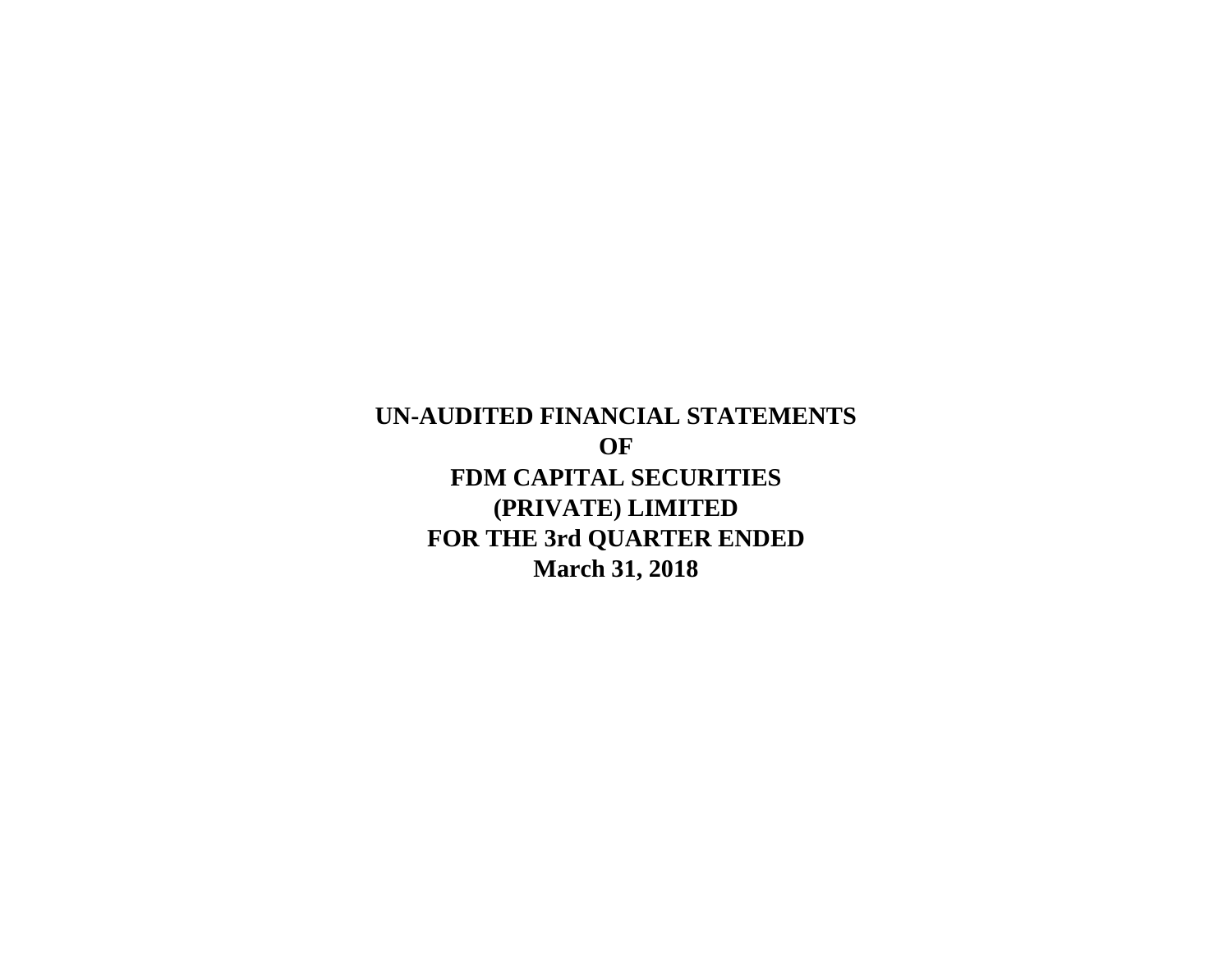## **FDM Securities (Pvt) Ltd Financial Statements As on Mar 31,2018**

| <b>Current Assets</b>           |                | <b>Currnet Liabilities</b>       |            |                |
|---------------------------------|----------------|----------------------------------|------------|----------------|
| Cash at Bank& hand              | 93,624,624.00  | <b>Trade Payables</b>            |            | 137,829,638.00 |
| <b>Trade Debt</b>               | 24,563,866.00  | <b>Accrued Markup</b>            |            |                |
| Short Term Invest.              | 342,542,609.00 | <b>Bank Borrowing</b>            |            | 49,503,407.00  |
| Loan & Advances                 | 238,279.00     | <b>Other Liabilities</b>         |            | 2,719,813.00   |
| Pre-Payments & Deposits         |                |                                  |            |                |
| Deposits & Advances             | 5,587,383.00   |                                  |            |                |
| <b>Other Current Assets</b>     |                |                                  |            |                |
|                                 |                |                                  |            |                |
| <b>Total Current Assets</b>     | 466,556,761.00 | <b>Total Current Liabilities</b> |            | 190,052,858.00 |
|                                 |                |                                  |            |                |
| <b>Business Property</b>        | 20,819,552.00  | Long Term Loans                  |            | 2,500,000.00   |
| Value of TREC                   | 6,000,000.00   |                                  |            |                |
| Long Term Invest.               | 45,125,765.00  | <b>Total Liabilities</b>         |            | 192,552,858.00 |
| Deposits with KSE, NCCPL & CDC  | 3,900,000.00   |                                  |            |                |
| <b>Other Non Currnet Assets</b> |                | Capital                          |            | 130,000,000.00 |
| <b>Total Non Current Assets</b> |                | Unappropriated P/L               | Priv.      | 159,831,797.00 |
|                                 | 75,845,317.00  |                                  | <b>PSX</b> | 12,939,807.00  |
|                                 |                |                                  | Currt.     | 47,077,616.00  |
|                                 |                |                                  |            |                |
| <b>Total Assets</b>             | 542,402,078.00 | <b>Total Equity</b>              |            | 542,402,078.00 |